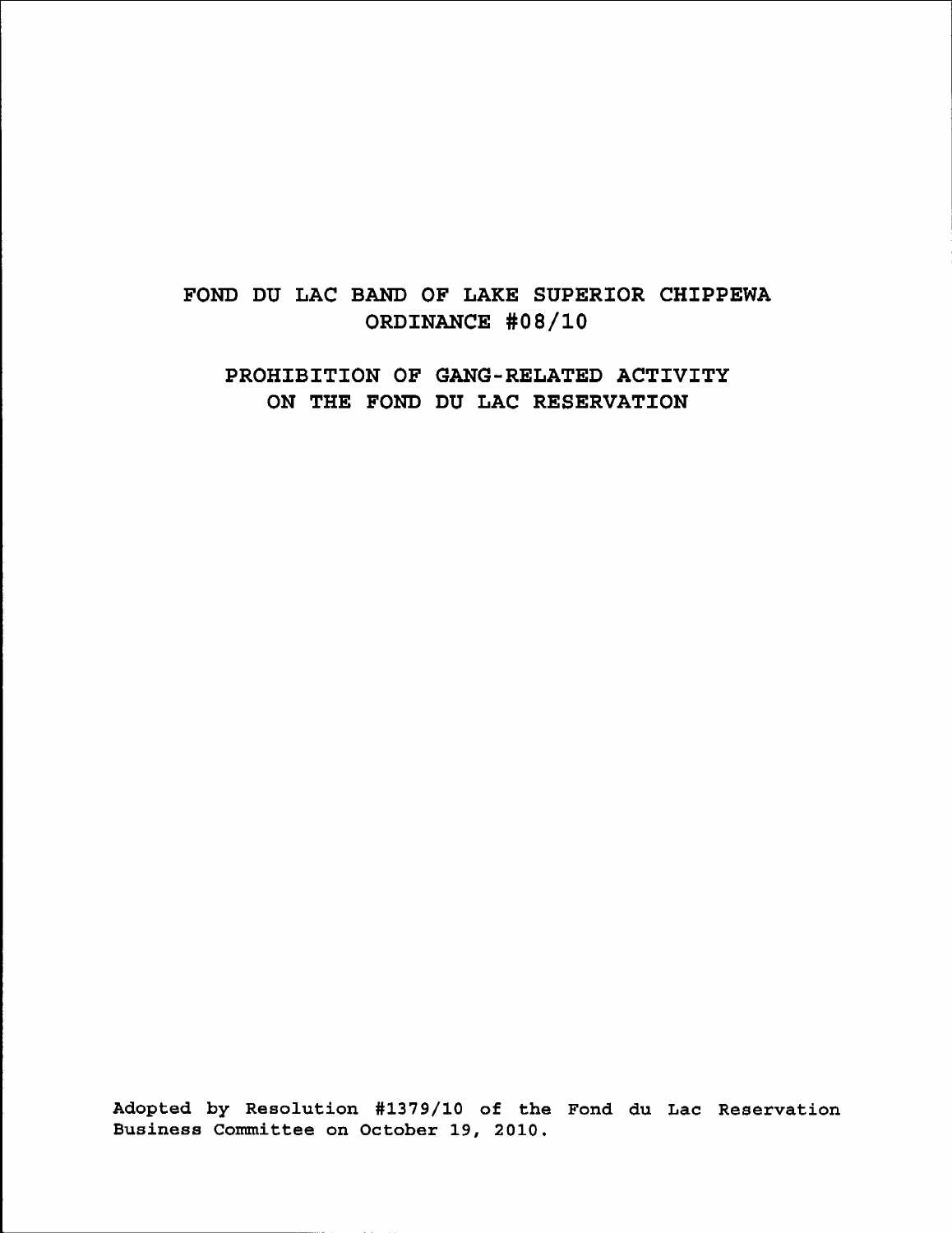## TABLES OF CONTENTS

|           | CHAPTER 1 AUTHORITY; PURPOSE; SCOPE 1                         |  |
|-----------|---------------------------------------------------------------|--|
| CHAPTER 2 | DEFINITIONS & INTERPRETATION 2                                |  |
| CHAPTER 3 | IDENTIFICATION OF GANG MEMBERS<br>& GANG-RELATED ACTIVITIES 5 |  |
| CHAPTER 4 | REPORTING & ADMINISTRATION 6                                  |  |
| CHAPTER 5 | EFFECTIVE DATE; AMENDMENT OR RECISSION 7                      |  |
|           | CERTIFICATION 7                                               |  |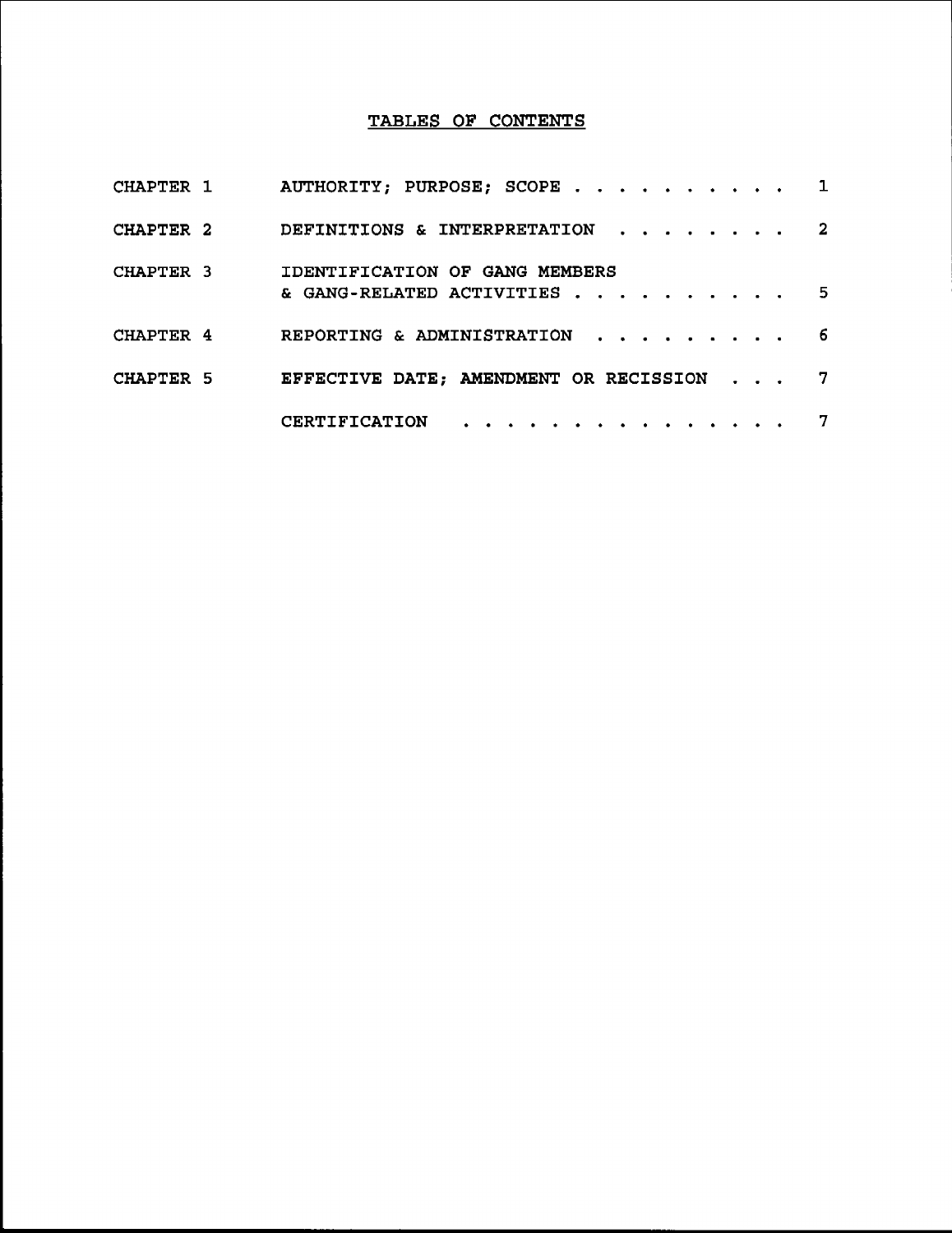#### FOND DU LAC ORDINANCE #08/10

#### PROHIBITION OF GANG ACTIVITY

## CIIAPTER 1 AUTHORITY; PURPOSE; SCOPE

## SECTION 101 AUTHORITY

This Ordinance is enacted pursuant to the authority of the Fond du Lac Reservation Business Committee, as the governing body of the Fond du Lac Band of Lake Superior Chippewa, ds such authority is granted by Article VI of the Revised Minnesota Chippewa tribe Constitution and as recognized under Section 16 of the Indian Reorganization Act of 1934, 25 U.S.C. § 476, and Section 201(2) of the Indian Civil Rights Act of L958, 25 U.S.C. S I30I(Z).

#### SECTION 102 FINDINGS; PURPOSES

The Fond du Lac Reservation Business Committee hereby finds and declares:

- That it is the right of every person within the Fond du Lac Reservation to be secure and protected from fear, intimidation, and physical harm caused by the activities of violent groups and individuals. a .
- That the peaceful occupation of the Fond du Lac Reservation by the Fond du Lac Band is threatened by criminal gangs whose members threaten, terrorize, and commit a multitude of crimes against the peace of the community. These actiwities, both individually and colIectiveIy, present a clear and present danger to public order and safety and are not constitutionally protected.  $b$  .
- It is accordingly the intent of the Reservation Business committee in enacting this ordinance to protect the safety and security of the Fond du Lac Reservation by establishing standards by which gang-related activity on the Reservation is to be identified, reported and controlled.  $\overline{c}$ .
- The provisions of this ordinance shall be interpreted and administered concurrently with all other applicable law.  $d<sub>x</sub>$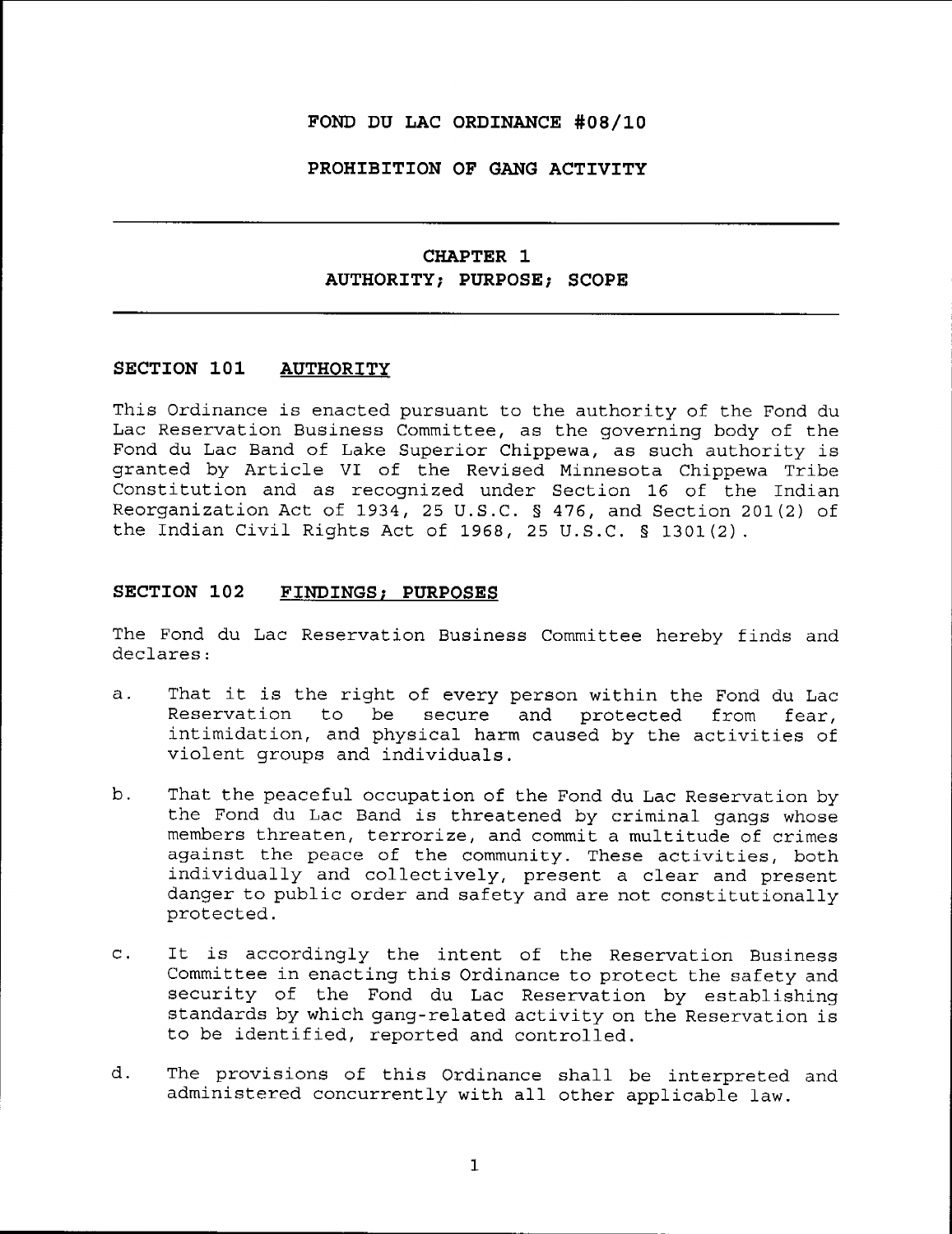### SECTION 103 SCOPE

This Ordinance shall apply to any conduct by any person on lands which are owned in fee or trust by the Fond du Lac Band within the boundaries of the Fond du Lac Reservation.

### SECTION 104 RESERVATION OF RIGHTS

The Reservation Business Committee reserves the right to amend or repeal all or any part of this Ordinance at any time and there shall be no vested rights of any kind against such amendment or repeal. A11 the rights, privileges, or immunities conferred by this Ordinance or by acts done pursuant thereto shall exist subject to the power of the Reservation Business Committee to amend or repeal this Ordinance or any part herein at any time. Nothing in this Ordinance shall be construed to constitute a waiver of the sovereign immunity of the Fond du Lac Band or a consent to jurisdiction by any forum not expressly authorized to exereise jurisdiction under this Ordinance. Any provision of this Ordinance which is adjudicated to be inconsistent or incompatible with applicable federal law shall be invalid and unenforceable to the extent of such inconsistency or incompatibility, provided, however, that all remaining provisions shall be given full force and effect.

## CIIAPTER 2 DEFINITIONS AND INTERPRETATION

#### SECTION 201 DEFINITIONS

For the purposes of this Ordinance, the following definitions shall apply:

- a. "Band lands" or "Lands of the Fond du Lac Band" means, for the purposes of this Ordinance;
	- 1. Any lands which are held in trust or other restricted status by the United States for the benefit of the Fond du Lac Band or its members,.
	- 2. Any lands which are held in trust or other restricted status by the United States for the benefit of the Minnesota Chippewa Tribe or its members which lie within the boundaries of the Fond du Lac Reservation; and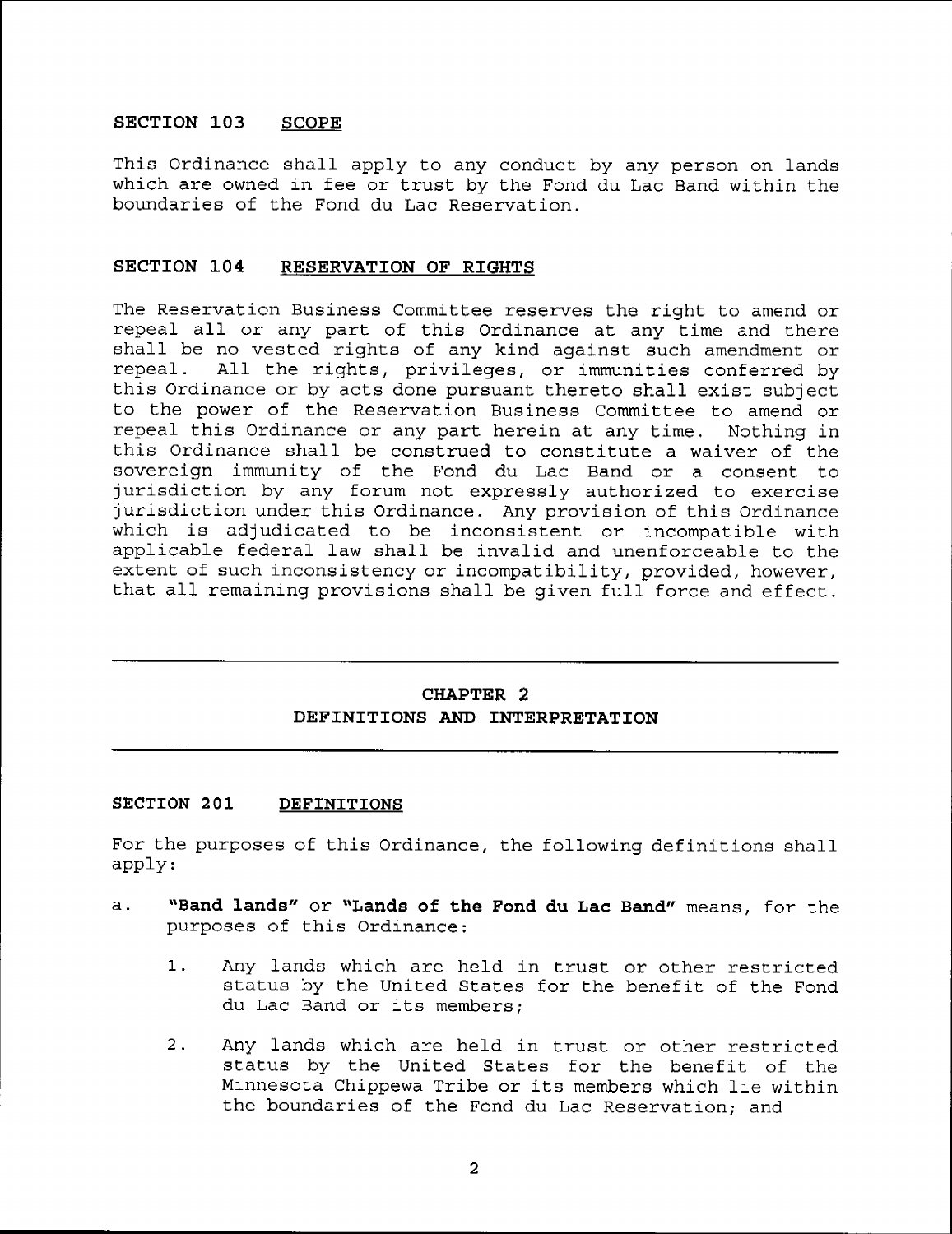- 3. Any lands which are held in fee by the Fond du Lac Band or any political subdivision of the Band within the boundaries of the Fond du Lac Reservation.
- b. "Fond du Lac Band" or "Band" means the Fond du Lac Band of Lake Superior Chippewa.
- $\mathbf{C}$ . "Fond du Lac Reservation" means the historical land base of the Fond du Lac Band as set aside under Article 2 of the Treaty of LaPointe, l0 Stat, 1109, and any lands outside of those boundaries which were subsequently acquired in trust for the Band.
- d. "Gang" means any ongoing organization, association, or group of three or more persons, whether formal or informal, which meets all of the following criteria:
	- 1. Has as one of its primary activities, the commission of criminal conduct as defined by applicable law; and
	- 2, Has a common name or common identifying sign(s) or symbols (s) ; and
	- 3. Includes members who individually or collectively engage in or have engaged in a pattern of criminal activity.
- "Gang-related activity" means the commission of a predicate gang crime for the benefit of, at the direction of, or motivated by involvement with a gang, with the intent to promote, further, or assist in criminal conduct by gang members. e.
- "Pattern of gang-related activity" means the commission, attempt to commit, conspiring to commit, or solicitation of two or more predicate gang crimes, provided the criminal acts were committed on separate dates or by two or more persons who are members of, or belong to, the same gang within a one-year period. f .
- "Predicate gang crime" means any of the following; g .
	- 1. Distribution of controlled substances;
	- $2.$ Any crime of violence that has an element involving the use or attempted use of physical force against the person on another,' or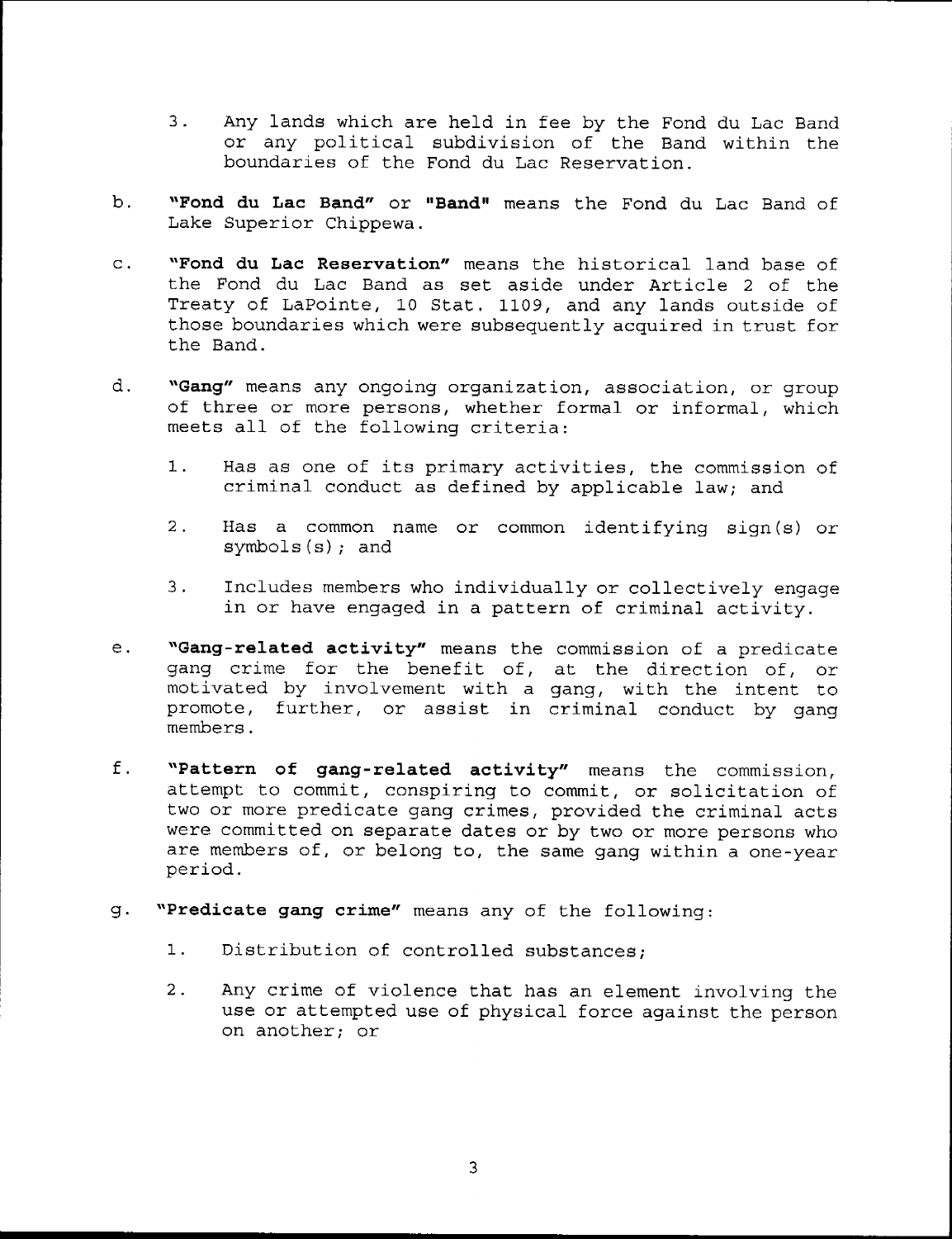- $3<sub>1</sub>$ Any felony offense that by its nature involves a substantial risk that physica force against the person of another may be used in the course of committing the offense, including;
	- $(a)$ Assault;
	- (b) Battery;
	- $(c)$ Intimidation;
	- (d) Compelling organizational membership;
	- (e) Homicide or manslaughter;
	- $(f)$ Shooting at an occupied dwelling or motor vehicle;
	- $(q)$ Kidnapping;
	- (h) Car jacking;
	- (i) Robbery;
	- $(j)$ Burglary;
	- (k) Drive-by shooting;
	- (1) Unlawful use or possession of weapons;
	- (m) Bribery;
	- $(n)$ Tampering with or retaliating against a witness, victim, informant, or juror;
	- (o) Rape;
	- $(p)$ Torture;
	- (q) Arson,'
	- (r) Money launderin
	- (s) Felony vandalism;
	- $(t)$ Unlawful sale of a firearm; or
	- (u) Obstruction of justic
- "Reservation Business Committee or "RBC" means the governing i. body of the Fond du Lac Band of Lake Superior Chippewa.

## SECTION 202 INTERPRETATION

The provisions of this Ordinance shall be interpreted in a manner which gives plain effect to its terms and purposes, and to avoid unnecessary conflicts of 1aw.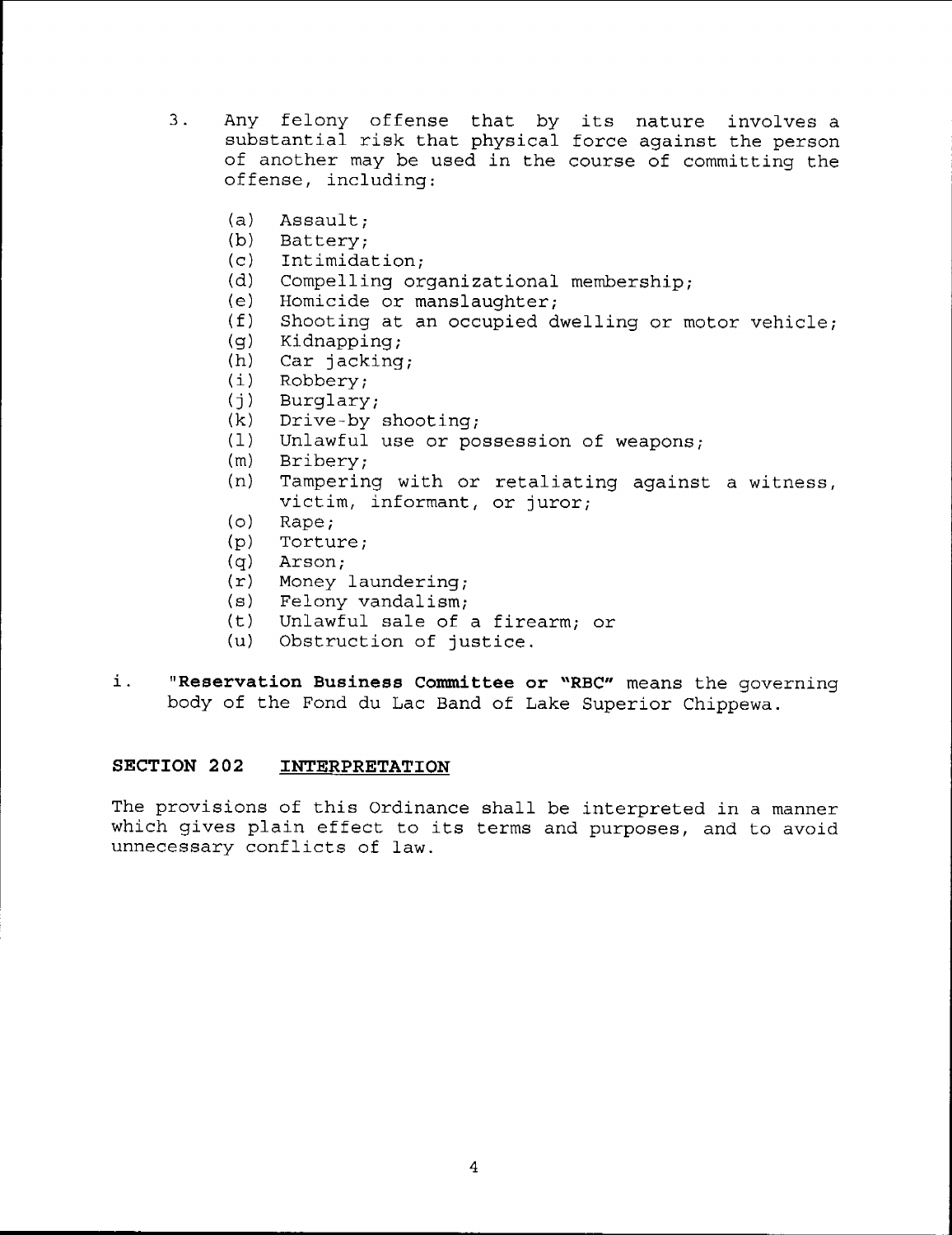#### CHAPTER 3

## PROHIBITION AGAINST GANG-RELATED ACTIVITY OR RECRUITMENT; IDENTIFICATION OF PRESUMPTIVE GANG MEMBERS

#### SECTION 301 PROHIBITION AGAINST GANG-RELATED ACTIVITY

The commission of any gang-related activity on Band lands, as defined under Section 2Ol (e) of this Ordinance, is hereby prohibited.

#### SECTION 302 PROHIBITION AGAINST GANG RECRUITMENT & REPRISAL

It is hereby prohibited to engage in the following conduct on Band lands:

- a. To recruit, solicit, entice or intimidate any person to join a gang; or
- b. To expressly or impliedly threaten to do bodily harm to any person or that person's family or use any other criminally unlawful means to deter any person from leaving a gang or disassociating himself or herself from gang-related activity.

#### SECTION 303 IDENTIFICATION OF PRESUMPTIVE GANG MEMBERS

A person shall be presumed to be a gang member for the purposes of this Ordinance if there is any record by any law enforcement agency or court system identifying the individual as meeting any three of the following criteria:

- a. The person has admitted to being a gang member;
- b. The person is observed to associate with known gang members;<br>c. The person has gang tattoos to show allegiance:
- The person has gang tattoos to show allegiance;
- d. The person wears gang symbols or colors which are associated with a gang;
- The person is photographed with known gang members or shows other overt signs of gang involvement;  $e<sub>1</sub>$
- The person is recorded and written on gang documents and graffiti; f .
- The person is identified by a reliable source (e.g. a teacher, social worker, 1aw enforcement, officer) as being a gang  $member;$ g .
- The person is arrested with gang members; h .
- The person corresponds with gang members by telephone, mai1,email, etc.; and/or i.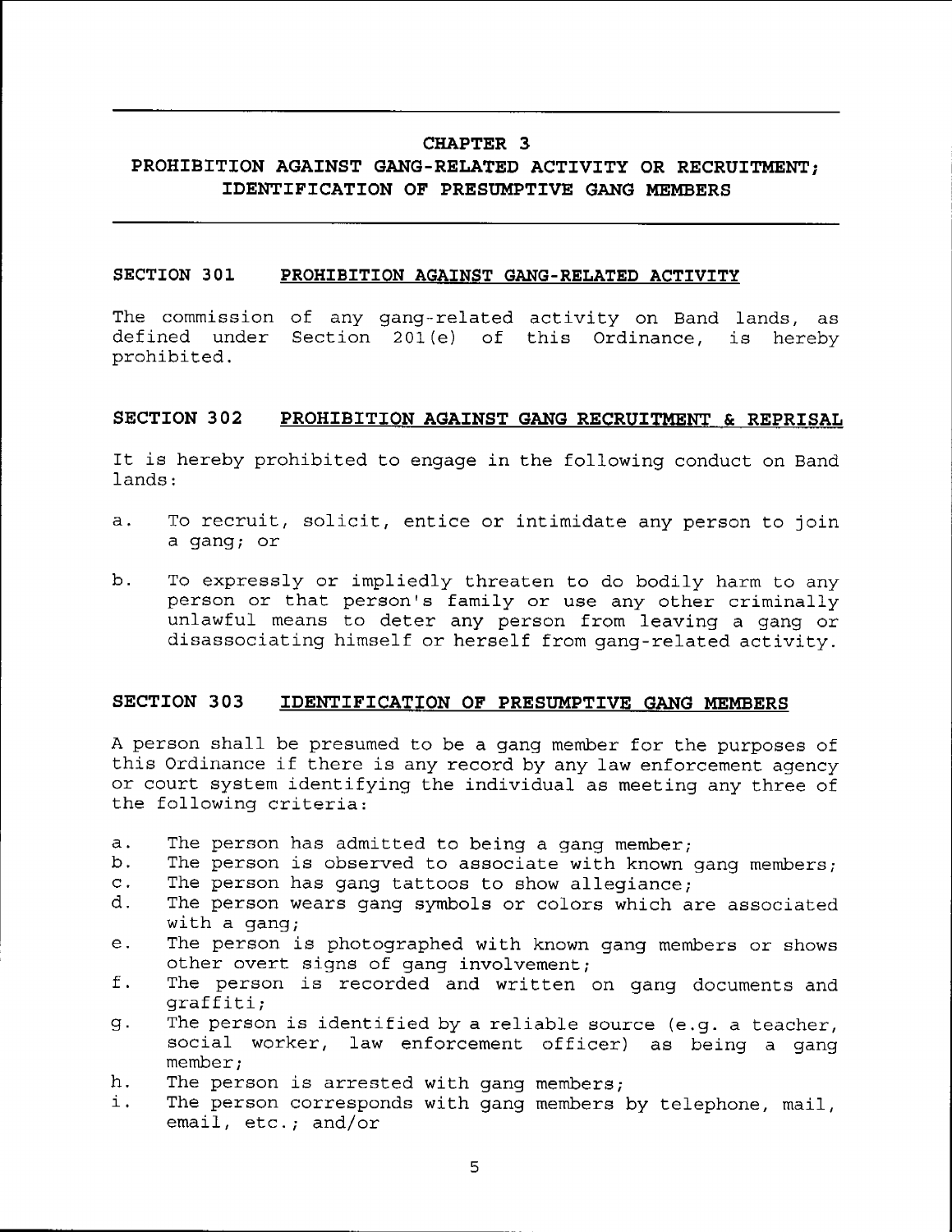i. The person writes gang symbols and other gang affiliation on notebooks, school-work, etc.

## CHAPTER 4 REPORTING & ADMINISTRATTON

## SECTION 401 CREATION OF FDL GANG-RELATED DATABASE; MAINTENANCE OF INDIVIDUALIZED RECORDS

The Chief of Police of the Fond du Lac Band shall maintain a database of all gang-related activities, recruitment, reprisals, and presumptive gang members arising or operating within the Fond du Lac Reservation. The database shall include an individualized record of every identifiable person who is named in a report generated by the Fond du Lac Police Department who has engaged in conduct described in Chapter 3 of this Ordinance. The contents of the database shall be treated as confidential and shalf not be disclosed except as provided under Section 402.

#### SECTION 402 DISSEMINATION OF RECORDS

Any records generated under Chapter 3 of this Ordinance or maintained under Section 401 may be disseminated, in the sound discretion of the Chief of Police, to the following agencies:

- a. Fond du Lac Reservation Business Committee
- b. Fond du Lac Tribal Attorney
- c. Fond du Lac Director of Housing
- d. Minnesota Gang Investigative Data System; and
- e. Other law enforcement agencies.

Upon the receipt of such records, each agency shall be authorized to utilize the information contained therein in accordance with applicable law and procedures.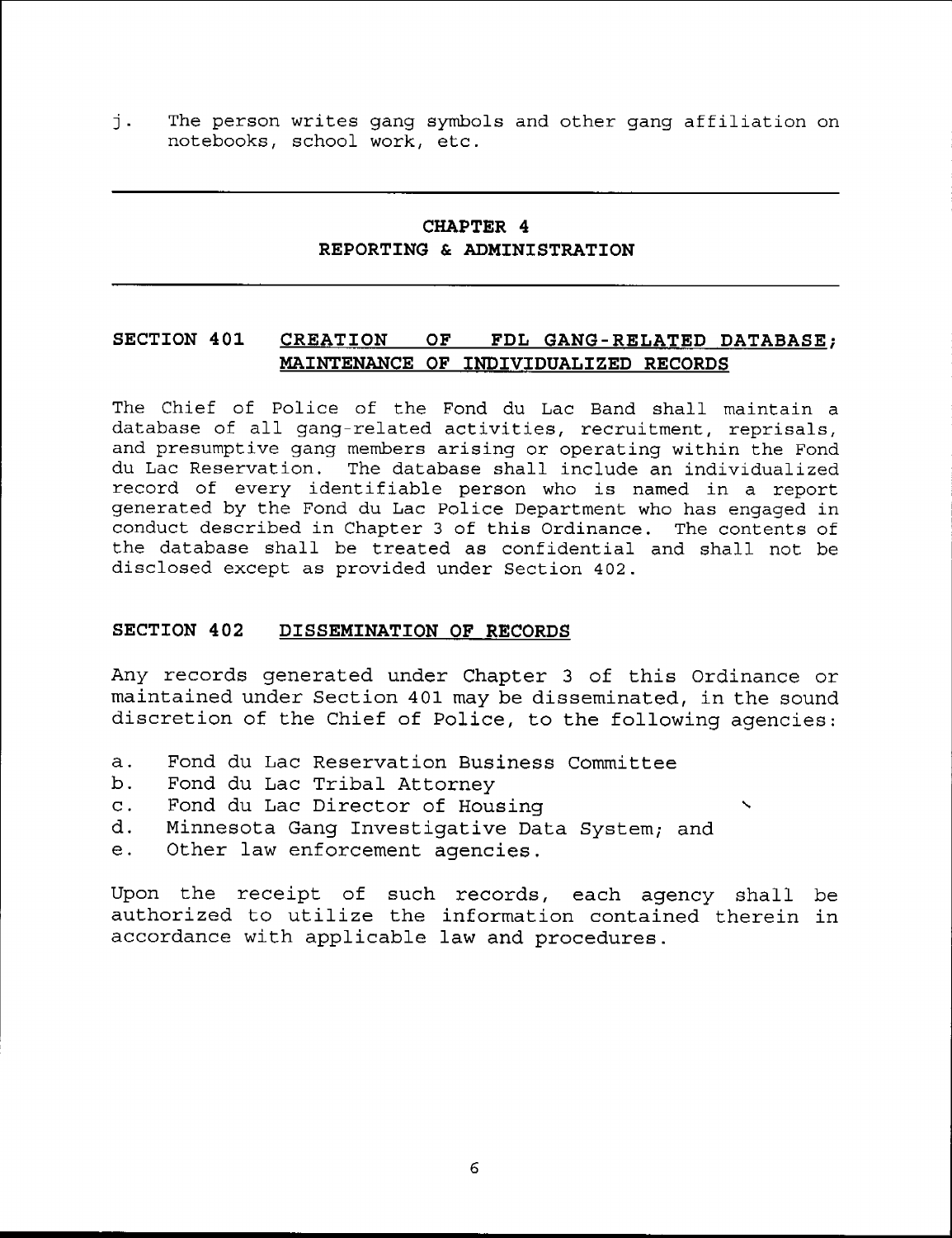## CHAPTER 5 EFFECTIVE DATE; AMENDMENT OR RESCISSION

#### SECTION 501 EFFECTIVE DATE

The provisions of this Ordinance shall be effective on the date of adoption by the Reservation Business Committee.

#### SECTION 502 AMENDMENT OR RESCISSION

The provisions of this Ordinance may be amended or rescinded by Resolution of the Fond du Lac Reservation Business Committee.

#### CERTIFICATION

We do hereby certify that the foregoing Ordinance #08/10 was duly presented and adopted by Resolution #1379/10 by a vote of 3 for, 0 againsL, 0 silent, with a quorum of 4 being present at a Special Meeting of the Fond du Lac Reservation Business Committee held on October 19, 2010, on the Fond du Lac Reservation.

Kai Chairwoman

 $laws: 2010.08(2010.10.19)$ 

.<br>Ferdinand Martineau, Ferdinand Martineau, Secretary/Treasurer